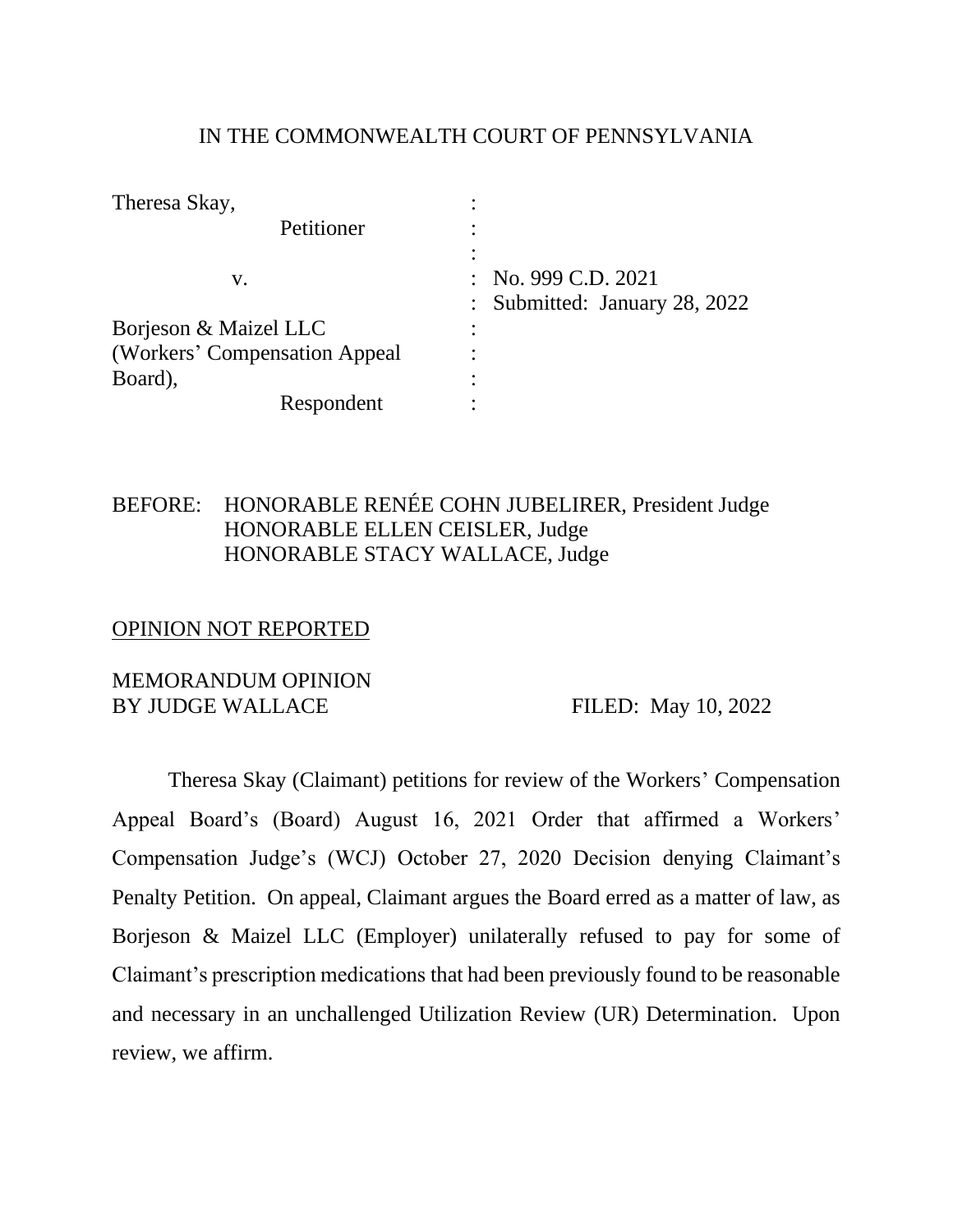#### **I. Background**

On December 18, 2009, Claimant fell in a crosswalk while in the course of her employment. Reproduced Record (R.R.) at 18a. By May 21, 2013, Claimant's work injury had been established as "status post L5-S1 fusion, bilateral SI joint disease with SI joint mediated pain," and "reflex sympathetic dystrophy of the lower left extremity." *Id.* A WCJ denied Claimant's Review Petition, which sought to add mood disorder and major depressive episodes to the work injury, on July 30, 2019. *Id.* That WCJ also found that Claimant "does not suffer from postural orthostatic tachycardia syndrome [POTS]." *Id*.

During Claimant's receipt of workers' compensation benefits, UR Determinations were completed on August 17, 2015, and December 11, 2017. *Id*. Both UR Determinations found that every medication prescribed to Claimant by Emique Aradillas-Lopez, M.D. was reasonable and necessary. *Id*.

On November 12, 2019, Claimant filed a Penalty Petition, alleging that Employer violated the Workers' Compensation Act (Act)<sup>1</sup> by failing to pay for some of Claimant's prescription medications. R.R. at 19a. Many of the medications for which Employer ceased payment had been approved as reasonable and necessary as part of the 2015 and 2017 UR Determinations. R.R. at 230a-31a, 245a.

After conducting hearings and reviewing the evidence in this matter, the WCJ found that "the unpaid bills . . . were due to a lack of causal relationship or a billing code issue. Claimant failed to present any medical evidence to establish that the denied medications were related to the work injury or the bills were ever re-submitted with the proper coding." R.R. at 22a. The WCJ accepted the opinions

<sup>1</sup> Act of June 2, 1915, P.L. 736, *as amended*, 77 P.S. §§ 1-1041.4, 2501-2710.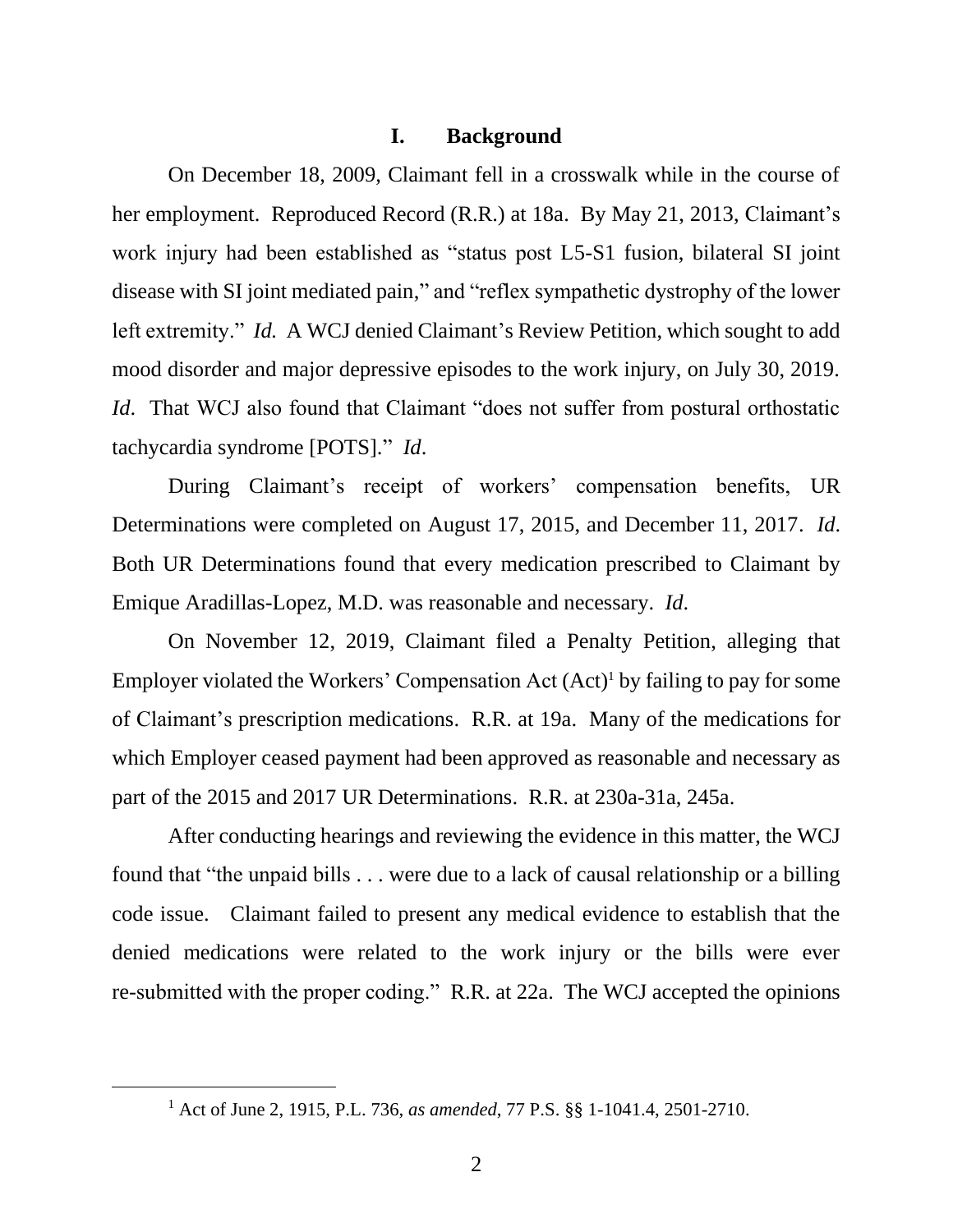of Employer's experts, found that the medications at issue were not related to the work injury, and denied Claimant's Penalty Petition. R.R. at 20a-22a.

Claimant appealed to the Board, asserting that the WCJ erred as a matter of law, because the UR Determinations, which were not appealed, showed that the prescription drugs at issue were being utilized to treat Claimant's work injuries. R.R. at 26a-27a. The Board pointed out that UR Determinations only decide the reasonableness or necessity of treatments and not the causal relationship to the work injury. R.R. at 41a. As a result, the Board opined that Claimant could not rely on the prior UR Determinations to establish a causal relationship to the work injury. R.R. at 42a. Since Claimant failed to present any other evidence to establish a causal relationship to the work injury, the Board found that Claimant failed to meet her burden of proving the prescription drugs at issue were related to the work injury. *Id.*  Accordingly, the Board affirmed the WCJ's denial of Claimant's Penalty Petition. R.R. at 43a.

#### **II. Discussion**

On appeal, Claimant again argues that the WCJ "erred as a matter of law by denying the Penalty Petition because the Employer unilaterally refused to pay for medical treatment that had been subjected to an unchallenged [UR] Determination that found the treatment reasonable and necessary." Petitioner's Br. at 12. Claimant does not present any other challenges to Employer's evidence that the prescription medications at issue in this matter were unrelated to the work injury. *See id.* at 18-22. Instead, Claimant relies solely on the prior, unchallenged UR Determinations, which Claimant believes established that the prescription medications at issue in this matter "were determined to be reasonable and necessary for treatment of Claimant's work injuries." *Id.* at 18.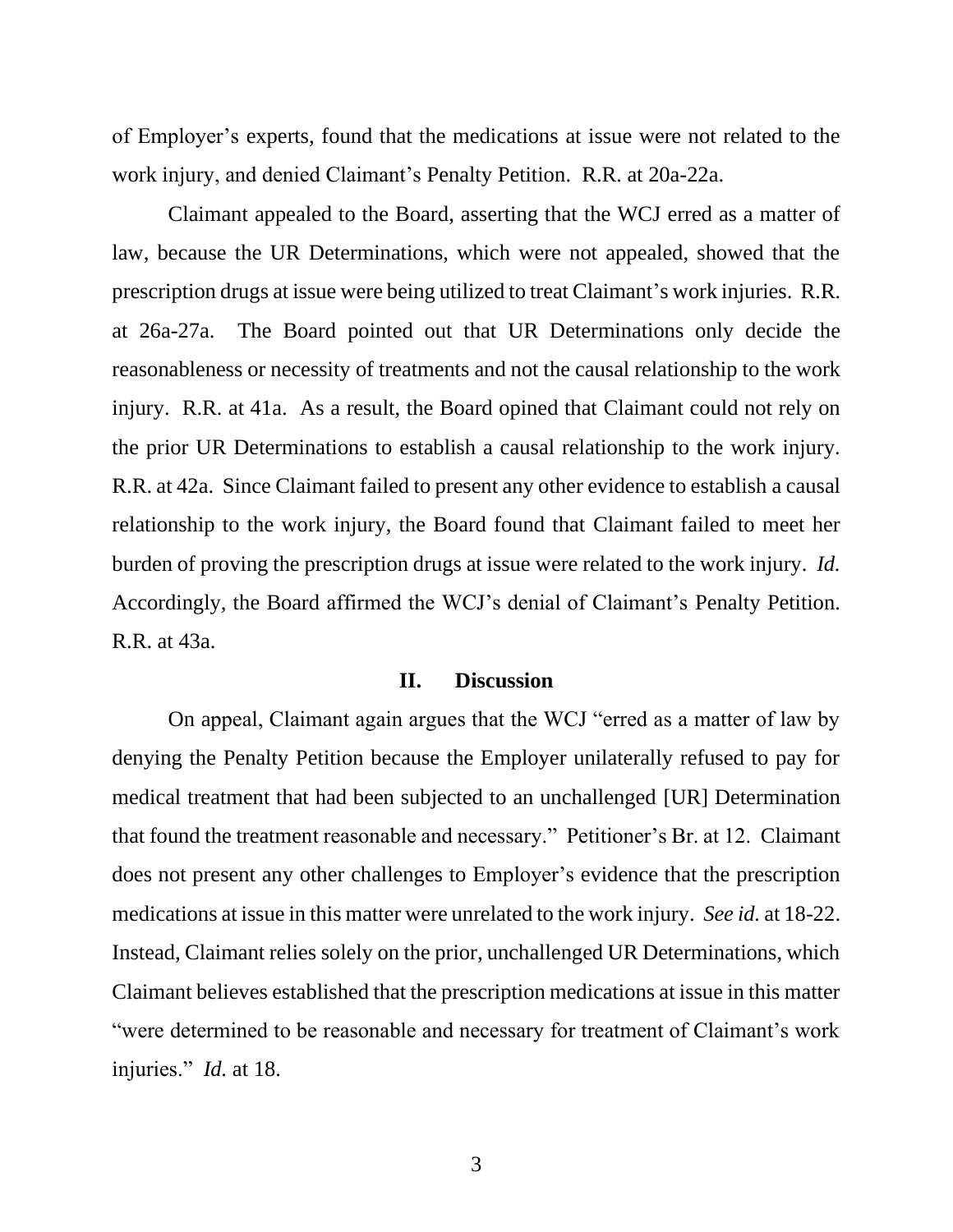In a workers' compensation appeal, we are "limited to determining whether necessary findings of fact are supported by substantial evidence, whether an error of law was committed, or whether constitutional rights were violated." *Elberson v. Workers' Comp. Appeal Bd. (Elwyn, Inc.)*, 936 A.2d 1195, 1198 n.2 (Pa. Cmwlth. 2007).

"Under the Act, . . . an employer is *only* liable for payment of benefits, both compensation and medical, arising out of work-related injuries." *Mulholland v. Workmen's Comp. Appeal Bd. (Bechtel Constr.)*, 669 A.2d 465, 467 (Pa. Cmwlth. 1995) (citing Section  $301(c)(1)$  of the Act, 77 P.S. § 411(1)) (emphasis in original); *see also* Section 301(a) of the Act, 77 P.S. §431. UR Determinations "decide only the reasonableness or necessity of the treatment under review," and they do not decide "[t]he causal relationship between the treatment under review and the employe's work-related injury." 34 Pa. Code §§127.406(a), 127.406(b)(1). The payment of medical expenses<sup>2</sup> and the filing of a UR Determination request also do not "establish a causal connection between a medical condition and a claimant's work injury." *Securitas Sec. Servs. USA, Inc. v. Workers' Comp. Appeal Bd. (Schuh)*, 16 A.3d 1221, 1224 (Pa. Cmwlth. 2011).

If an employer believes that a claimant's medical expenses are not causally related to the claimant's work injuries, the employer may unilaterally stop paying for those medical expenses. *Listino v. Workmen's Comp. Appeal Bd. (INA Life Ins.* 

<sup>&</sup>lt;sup>2</sup> Although Claimant noted before the Board that Employer was paying for some of the medications after the December 2017 UR Determination, Claimant did not argue that Employer's prior payments for the prescriptions at issue established their connection to the work injury. Claimant also did not raise or brief this issue on appeal. Therefore, the issue is waived. *See*  Pa.R.A.P. 2116-2119; *Pa. Gaming Control Bd. v. Unemployment Comp. Bd. of Rev.*, 47 A.3d 1262, 1265 n.5 (Pa. Cmwlth. 2012) (concluding that failure to develop an issue in a brief will result in waiver).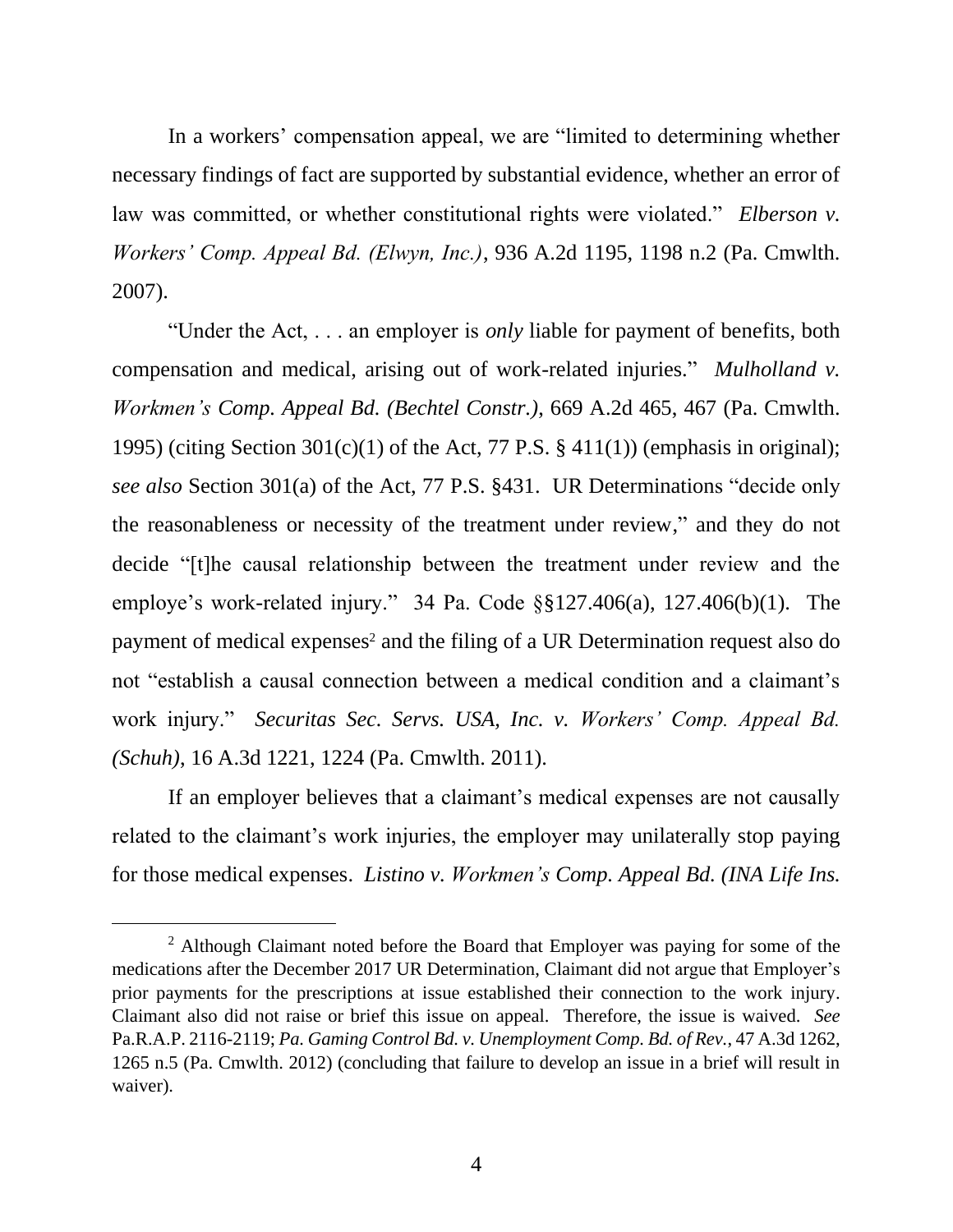*Co.)*, 659 A.2d 45, 48 (Pa. Cmwlth. 1995). If an employer does so, however, the employer "assumes the risk of exposure to possible penalty liability contingent upon a [WCJ]'s ruling concerning the causal relation of the medical costs." *Id.*

In determining whether an employer may be liable for penalties for the unilateral cessation of paying for medical benefits, this Court has recognized a "clear distinction . . . between 'reasonableness' and 'causation' cases." *Listino*, 659 A.2d at 47. "In all cases where an employer questions the reasonableness and necessity of a claimant's work-related medical bills," the "employer can never unilaterally cease medical payments." *Id*. at 47, n.6. But, an "employer, who questions 'causation' and the subsequent medical bills, may escape penalty provision liability for unilaterally ceasing to pay for these medical bills, if a [WCJ] later determines that the medical bills [were] indeed not causally related to the work-related injury." *Id.* at 47 (emphasis in the original). In the latter scenario, "the employer is . . . not subject to penalties under the Act." *Id*.

*W&W Contractors, Inc. v. Workers' Comp. Appeal Bd. (Holmes)* (No. 336 C.D. 2020, filed June 28, 2021), 258 A.3d 1164 (Pa. Cmwlth. 2021) (Table).

Employer unilaterally refused to pay for some of Claimant's prescription medications, because Employer believed that those prescription medications were not causally related to Claimant's work injury. Employer was legally permitted to do this, but Employer would have been liable for penalties if a WCJ determined that the prescription medications at issue were causally related to Claimant's work injury. *See Listino*, 659 A.2d 48; *W&W Contractors*, 258 A.3d 1164.

The only evidence Claimant presented or referenced to establish a causal relationship between the prescription drugs at issue and the work injury was the prior UR Determinations. As outlined above, UR Determinations do not decide the causal relationship between treatments and the work injury. 34 Pa. Code §127.406(b)(1). Thus, Claimant did not present any evidence establishing that the prescription medications were causally related to the work injury. Accordingly, the WCJ's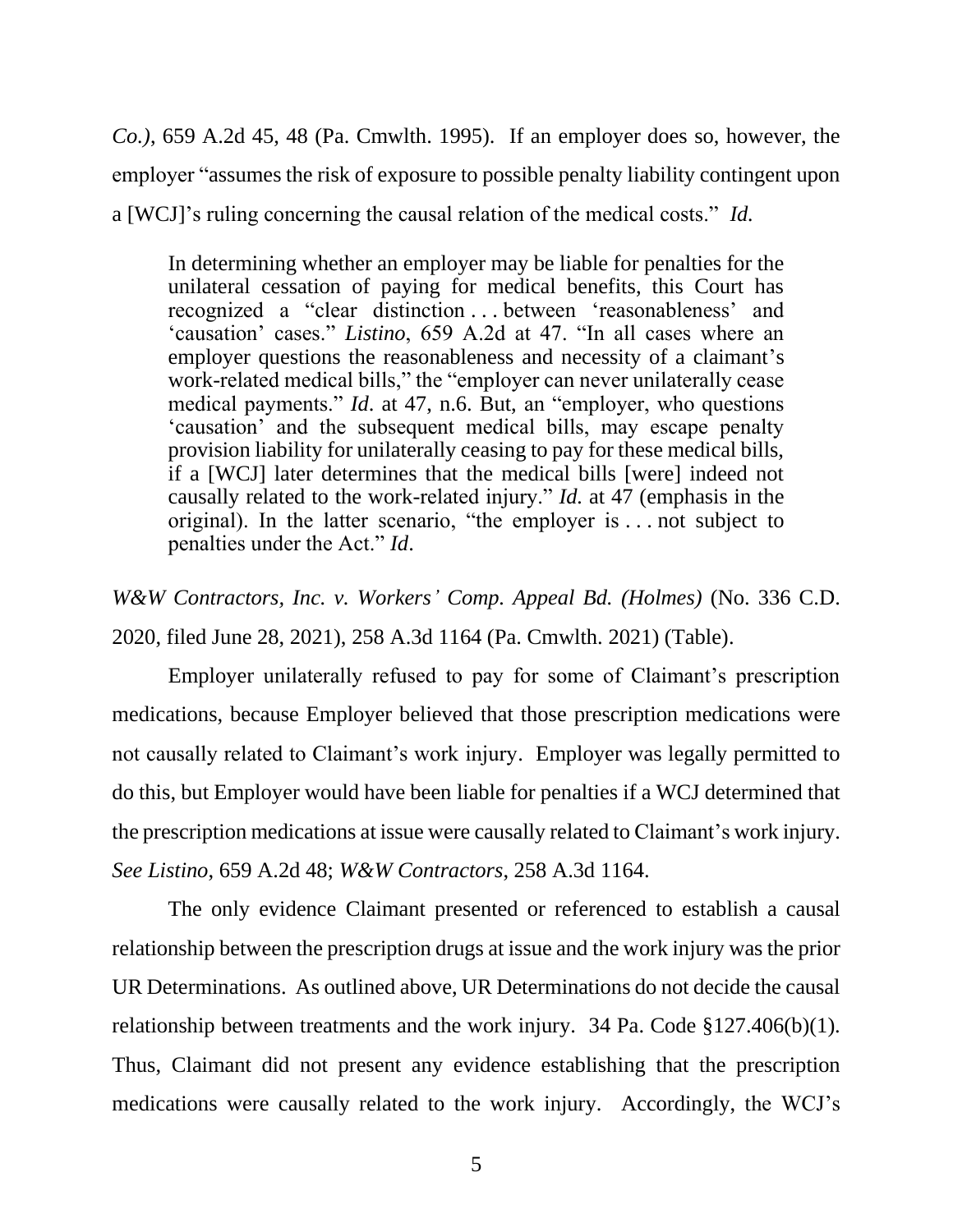findings and the Board's conclusions, that Claimant failed to establish that the prescription medications at issue in this matter were causally related to Claimant's work injury, are free of legal error.

In addition to challenging the Board's conclusion that the medications at issue in this matter were not causally related to Claimant's work injury, Claimant briefly argued that Employer's denial of payment for some of the medications due to billing coding issues was improper. Claimant asserts that the billing coding issues are "no legitimate defense," and that the "carrier can change these codes at a whim" and "cannot escape liability based on its own internal policy." Petitioner's Br. at 21. Claimant did not provide any citations to authority for these assertions. This Court's function is not to develop the parties' arguments, and we will not do so for Claimant. *See Commonwealth v. Brown*, 196 A.3d 130, 185 n.21 (Pa. 2018) (stating that appellate courts are "neither obliged, nor even particularly equipped, to develop an argument for a party. To do so places the Court in the conflicting roles of advocate and neutral arbiter.") (citation omitted).

Additionally, we note that the WCJ did not find that Employer's denial of payment for medications due to billing coding issues was *proper*. Instead, the WCJ found that Claimant failed to carry her burden of proof with regard to establishing that Employer violated the Act by denying payment due to billing coding issues. R.R. at 22a (finding that "bills were denied based on billing code issues and asked to be re-submitted," that one bill "was denied by the bill re-pricing company as 'this code is either deleted, non-covered, bundled, invalid or the status indicator is not allowable under the provider's jurisdiction,' [and] [t]he [C]laimant's counsel failed to present any evidence that the bill was resubmitted with the proper coding," and that "[C]laimant failed to present any . . . evidence to establish that . . . the bills were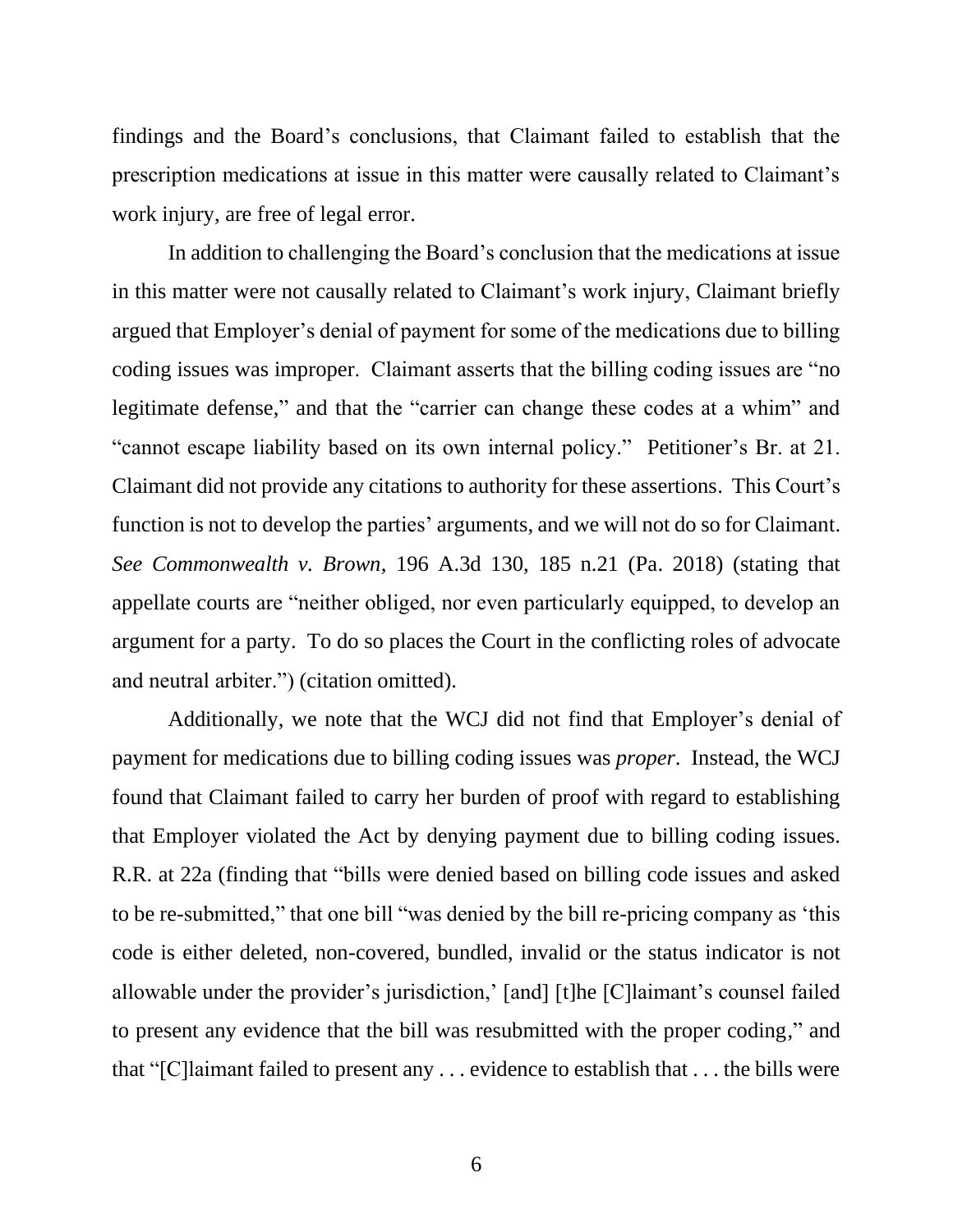ever re-submitted with the proper coding") (citation omitted). The Board similarly concluded that Claimant "failed to present evidence that the bills . . . were resubmitted with the proper . . . coding." R.R. at 42a.

Having reviewed the record, we agree that Claimant did not present any evidence to establish that the bills were resubmitted with the proper coding. Thus, we conclude that the WCJ's finding and the Board's conclusion, that Claimant failed to prove that Employer violated the Act, are free of legal errors. As a result, Employer is absolved of penalty liability.

### **III. Conclusion**

UR determinations cannot be used to establish the causal relationship between a treatment and a work injury. Claimant failed to establish the causal relationship between the prescription medications at issue in this matter and her work injury, because Claimant only offered prior UR Determinations as proof of that causal relationship. Additionally, Claimant failed to prove that Employer violated the Act by denying payment due to billing coding issues, because Claimant failed to introduce any evidence showing the bills were resubmitted with proper coding. Accordingly, we affirm the Board's order affirming the WCJ's decision to deny Claimant's Penalty Petition.

STACY WALLACE, Judge

\_\_\_\_\_\_\_\_\_\_\_\_\_\_\_\_\_\_\_\_\_\_\_\_\_\_\_\_\_\_